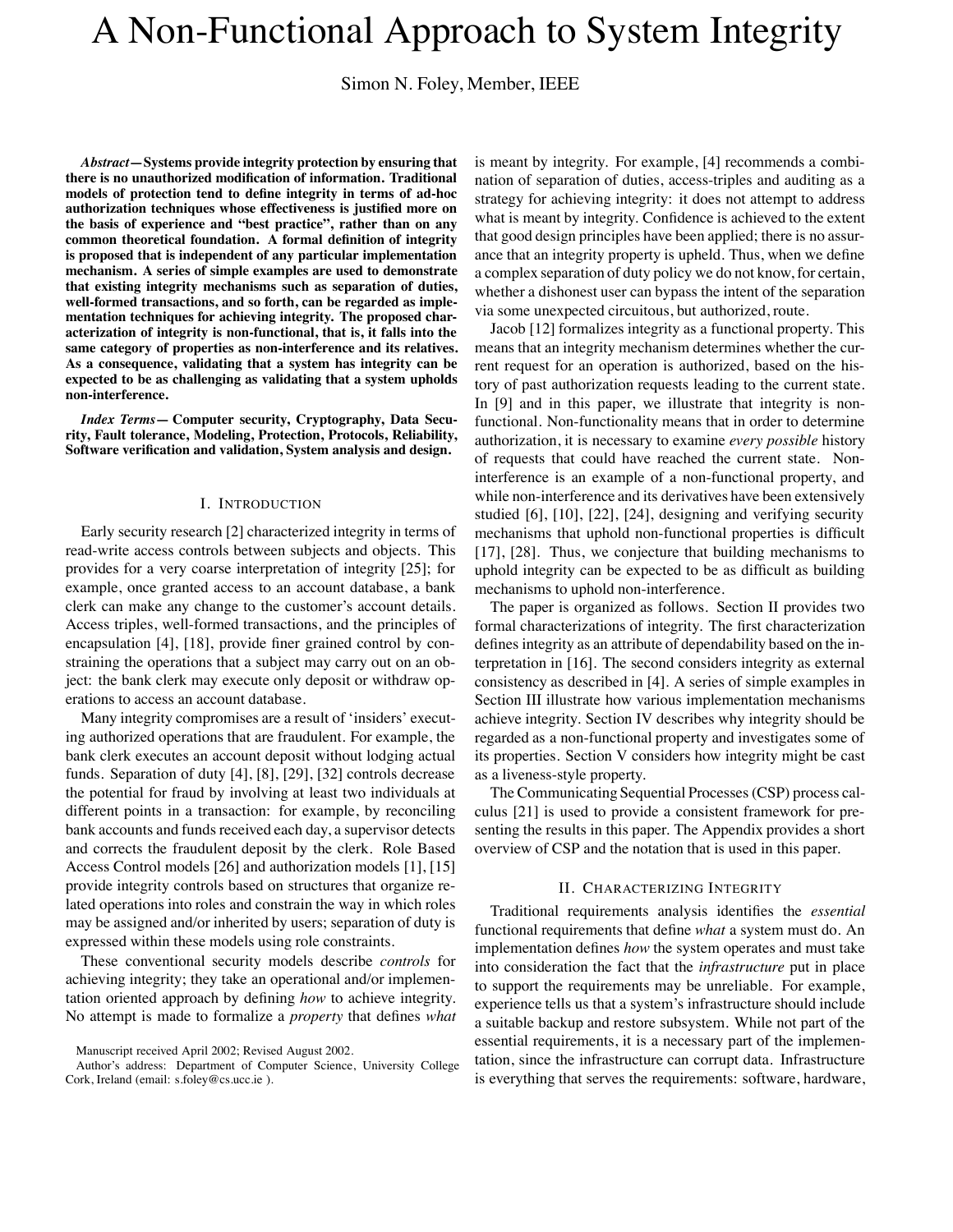users, and so forth. Even where a system is functionally correct, the infrastructure is likely to fail: software fails, users are dishonest, do not follow procedures, and so forth. The system must be designed to be resilient to these infrastructure failures. To properly characterize integrity we must consider, therefore, how the infrastructure can affect the behavior of the system.



Fig. 1. A simple payment enterprise

*Example 1:* A simple enterprise receives shipments, and generates associated payments for a supplier. For simplicity, the value of a shipment is abstracted out of the description by assuming that shipments have equal value. Requirements Analysis identifies the events snote and pay corresponding to the arrival of a shipment (note) and its associated payment, respectively. The *enterprise* must ensure that the number of payments issued do not exceed the number of shipments received. This is specified by the CSP process *ConsReq*<sub>0</sub>.

$$
ConsReq0 = (since → ConsReq1)
$$
  
\n
$$
ConsReqi = (pay → ConsReqi-1)
$$
  
\n□ (since → ConsReq<sub>i+1</sub>) (i > 0)

Figure 1 outlines a possible implementation of this requirement. A clerk verifies shipment notes and enters invoice details (event inv) to a computer system which, in turn, generates payment (pay) to the supplier. This is specified as

$$
Clerk = (\text{snote} \rightarrow \text{inv} \rightarrow Clerk)
$$
  
System = (inv \rightarrow pay \rightarrow System)

and the enterprise design is specified as *ConsImp*  $\equiv$ *System Clerk*. Intuitively, integrity is maintained since *ConsImp* supports requirement *ConsReq*<sub>0</sub> at its external interface *E* with the supplier. Δ

The example above illustrates integrity characterized as a form of refinement—*ConsImp* refines *ConsReq*<sub>0</sub>. In the traces model of CSP, process *S* is a (safety) refinement of process *R* if  $\alpha R = \alpha S$  and *traces*(S)  $\subseteq$  *traces*(R), that is, every possible trace of *S* is permitted by *R* [21]. For example, the process  $P =$  (snote  $\rightarrow$  pay  $\rightarrow$  *P*) which alternates between snote and pay, is a refinement of process *ConsReq*<sub>0</sub>.

The Supplier (Example 1) is oblivious to the 'internal' event (inv) and interacts with *ConsImp* abstracted through interface {snote, pay}, that is, *ConsImp*<sup>@</sup> {snote, pay}, where for process *S* and set of events *E*,

$$
S@E = \{ t : traces(S) \bullet t \upharpoonright E \}
$$

and  $t \upharpoonright E$  is the trace  $t$  with events absent from  $E$  removed. Every trace the supplier can observe from  $\textit{ConsImp@}\{\textsf{snote}, \textsf{pay}\}\$  is permitted by *ConsReq*<sub>0</sub> and we say that *ConsImp locally refines ConsReq*<sub>0</sub> at that interface, that is,  $\textit{ConsReg}_0 \sqsubseteq^{\{\texttt{snote},\texttt{pay}\}}$ *ConsImp*.

*Definition 1:* (Local Refinement) *R* is locally refined by *S* at event interface *E* iff  $R \sqsubseteq^E S$ , where,  $R \sqsubseteq^E S \Leftrightarrow E \sqsubseteq \alpha R \sqsubseteq$  $\alpha S \wedge S \circledcirc E \subseteq R \circledcirc E$ . ◇

*Example 2:* Continuing Example 1, assume that the computer system will behave reliably as *System*. However, it is unreasonable to assume that the clerk will always act reliably as *Clerk*. In practice, an unreliable clerk (*Clerk*) may take on any behavior involving events snote and inv.

$$
\overline{Clerk} = Run_{\{\text{snote}, \text{inv}\}}
$$
  

$$
Conslmp2 = System||\overline{Clerk}
$$

*ConsImp*2 is a more realistic representation of the actual enterprise. It more accurately reflects the reliability of its infrastructure than the previous design *ConsImp*. However, for external interface  $E = \{\text{snote}, \text{pay}\}\$ , since  $t = \langle \text{inv}, \text{pay} \rangle \in$ *traces* (*ConsImp2*), and  $t \upharpoonright E = \langle \text{pay} \rangle \notin \text{traces}(\text{ConsReg})$  then *ConsReq*  $\underline{\psi}^E$  *ConsImp*2, that is, when operating within its expected infrastructure, the design of *System* is not sufficiently robust to be able to safely support the original requirements of  $\triangle$ *ConsReq*.

In [16] integrity is given as one attribute of *dependability*, that is, integrity is defined as *"dependability with respect to absence of improper alterations"*. Dependability is characterized as a *"property of a computer system such that reliance can be justifiably placed on the service it delivers"* [16]. Dependability is not an absolute property, in the sense that its justification will always be conditional on the proper behavior of some components. Therefore, we choose to define dependability as a relative property that can be used to determine whether one system is at least as dependable as another system in the services it provides.

*Definition 2:* (Dependability) If *R* gives the behavioral requirements for an enterprise and *S* is its proposed implementation, including details regarding the nature of the reliability of its infrastructure, then *S* is at least as *dependably safe* as *R* at interface *E* if and only if  $R \sqsubseteq^E S$ . ♦

In comparing the dependability of two systems, we assume that their specification can include details of potential improper behavior within their infrastructure. This may include details of improper alteration and therefore, based on the interpretation of integrity from [16], local refinement may be used to compare the integrity of two systems. Given suitable specifications *R* and *S*, then  $R \nightharpoonup^{E} S$  means that for the service provided via interface *E* then *S* is at least as dependable, with respect to improper alterations, as *R*.  $R \sqsubseteq^E S$  can be interpreted to mean that *S* provides at least as much integrity protection for its interface *E* as does *R*.

*Example 3: ConsReq* and *ConsImp*2 are functional specifications (Example 2). *ConsReq* assumes the correct behavior of its components, while *ConsImp*2 includes an unreliable clerk who can make improper alterations to invoices. We have *ConsReq*  $\not\sqsubset^E$  *ConsImp*2, which means therefore, that relative to *ConsReq*, *ConsImp*2 does not achieve integrity for services provided via the interface  $E = \{\text{snote}, \text{pay}\}.$ Δ

Another interpretation of integrity is that the system concerned provides *external consistency*, that is, the *"correct correspondence between data objects and the real world"* [4]. An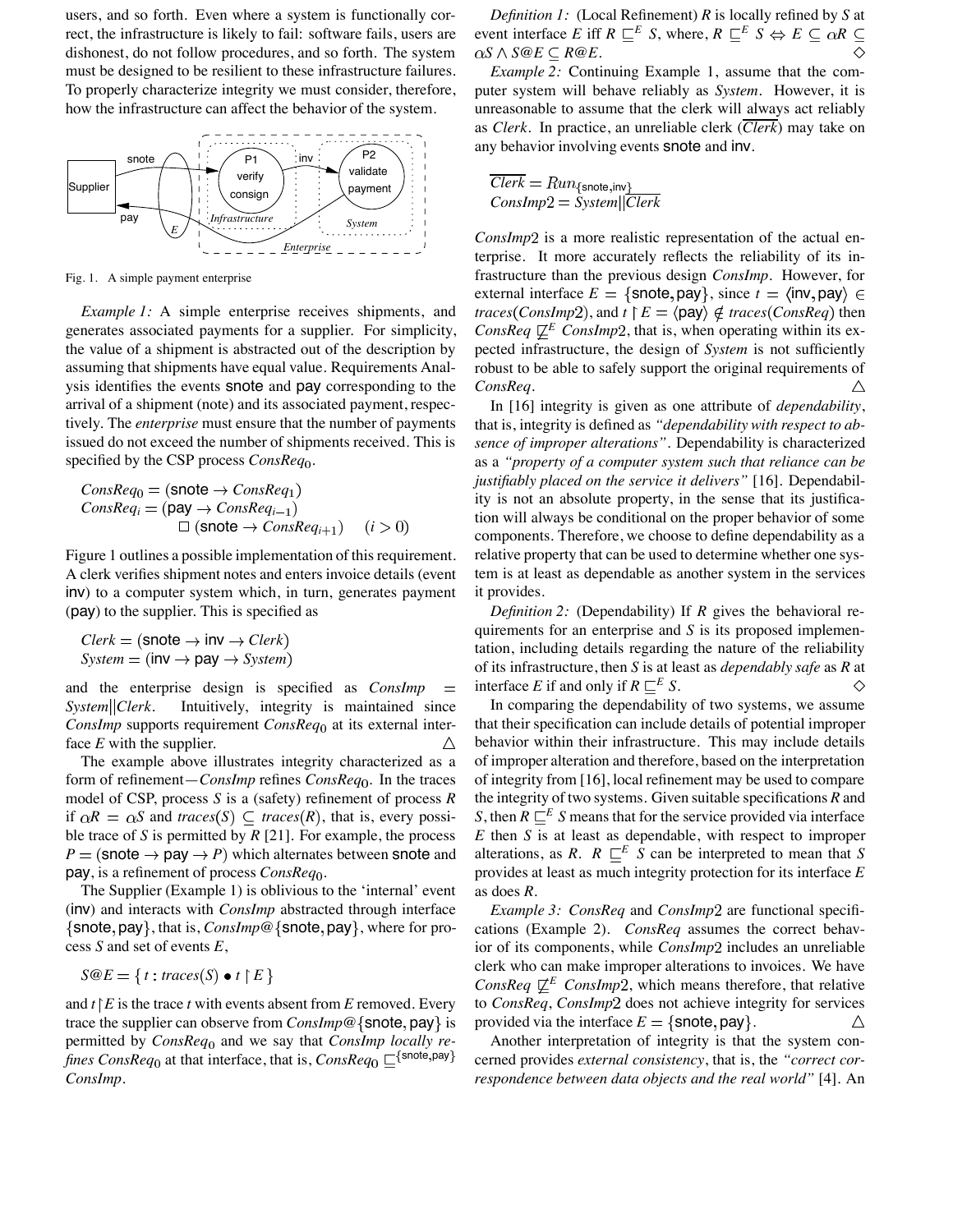alternative viewpoint is that an external entity can achieve consistent interactions with the enterprise, even in the presence of failures within the infrastructure of the enterprise. We characterize this notion of external consistency in terms of dependability.

*Definition 3:* (External Consistency) Let  $S||I$  and  $S||\overline{I}$  describe the behavior of system *S* operating within reliable, and unreliable, infrastructures  $I$  and  $\overline{I}$ , respectively. We say that  $S$  is *externally consistent* at interface *E* if  $S\|\overline{I}$  is as dependably safe as  $S\|I$ , that is,  $S\|I \subseteq E S\|\overline{I}$ . ♦

*Example 4:* Given the nature of an unreliable clerk (Example 2), *System* is not externally consistent at *E*, that is, *System*  $|Clerk \not\sqsubseteq^E$  (*System*  $|\overline{Clerk}|$ ). Δ

## III. INTEGRITY MECHANISMS

## *A. Separation of Duties*

Separation of duties is a common implementation technique used to achieve integrity. While fault-tolerant techniques replicate an operation, separation of duties can be thought of as a partitioning of the operation.

*Example 5:* When a shipment arrives, a clerk verifies the consignment at goods-inwards (entering details cons into the system). When an invoice arrives, a different clerk enters details into the system, and if the invoice matches a consignment, a payment is generated. While as the operations are separate then a single clerk entering a bogus consignment cons or invoice inv can be detected by the system. For simplicity, we assume that both consignment and invoice details are contained within the shipment note **snote**; this is depicted in Figure 2.

To distinguish shipments, events are prefixed with identifiers drawn from  $N$ , the set of shipment-identifiers. For example, *n* pay corresponds to the payment resulting from shipmentnote *n* snote. While shipment-identifiers are intended to be unique, it is possible that a supplier may re-use identifiers. Thus, *n*:*ConsReq*<sub>0</sub> (process *ConsReq*<sub>0</sub> with events prefixed by *n*) describes the behavior required when processing shipments identified by  $n \in \mathcal{N}$ . The top-level requirement is

$$
ConsReq = ||_{n:\mathcal{N}}(n:ConsReq_0)
$$

The system allows arbitrary clerks *u* and *v* to verify consignment  $(n \cdot \text{cons. } u)$  and invoice  $(n \cdot \text{inv. } v)$  for consignment *n*, after which payment is generated.

$$
AppSys = \Box_{n: V} (n.\text{cons.u}\rightarrow \Box_{v: U} (n.\text{inv.v} \rightarrow n.\text{pay} \rightarrow AppSys))
$$

This system allows the same clerk to perform both operations, and a separation of duty mechanism is required to limit certain behaviors. Specification

$$
Sep_u^v = Stop_{\{\text{cons}_u,\text{inv}_v\}}||Run_{\{\text{cons}_v,\text{inv}_u\}}
$$

separates clerks *u* and *v* who may process invoices and consignments, respectively, but not vice-versa. If we assume that the infrastructure has only two clerks  $U = \{x, y\}$  then a dynamic separation of duty mechanism, allowing a clerk to vary

operations between shipments is specified as *DynaSep*. Separation of duty is succinctly expressed using the the CSP external choice operator " $\Box$ " [9], [23].

$$
DynaSep = ||_{n: \mathcal{N}}(n:Sep_x^y \square n:Sep_y^x)
$$
  

$$
StatSep = (||_{n: \mathcal{N}}n:Sep_x^x) \square (||_{n: \mathcal{N}}n:Sep_y^x)
$$

*StatSep* describes a static separation of duty mechanism requiring a clerk to perform the same operation for all shipments. The overall (reliable) system is described as

$$
SepSys = AppSys || DynamicSpec
$$

A reliable clerk *u* processing shipment *n* behaves as process  $n$ *:Clerk<sup>u</sup>*, where

$$
Clerk^{u} = (\text{snote} \rightarrow ((\text{cons}.u \rightarrow Clerk^{u}) \Box (\text{inv}.u \rightarrow Clerk^{u})))
$$

However, we make the assumption that, of our two clerks *x* and *y*, then one may take on an unreliable or arbitrary behavior. Thus, the unreliable infrastructure behavior is *Clerks*, where

$$
\overline{Clerks} = ||_{n:\mathcal{N}} n: ((Clerk^*||Run_{\alpha \text{Clerk}^{\mathcal{N}}})
$$
  

$$
\Box (Clerk^*||Run_{\alpha \text{Clerk}^{\mathcal{N}}})
$$

Since the system and separation mechanism ensure that one failing clerk cannot influence the generation of a payment without the assistance of the other clerk, then, we can prove that for any  $n : \mathcal{N}$  and  $n : E = \{n \text{.}\}$  snote,  $n \text{.}$  pay  $\},\$ 

$$
ConsReg \sqsubseteq^{n:E} (SepSys || \overline{Clerks})
$$

As currently defined, our specification favors the paymententerprise, not the supplier: payments may be very late, or not made at all, but are never bogus. If a clerk fails then payment is not made. In reality, the infrastructure contains many additional components; audit logs to record failures and supervisors, who make judgments and rectify these inconsistencies. Δ

*Example 6:* Example 5 illustrates how separation of duties may be regarded as an implementation technique for achieving dependability. The implementation also maintains external consistency on shipments, since,

$$
SepSys||Clerks \sqsubseteq^{n:E} SepSys||\overline{Clerks}
$$

where  $Clerks = ||_{n:\mathcal{N}}n:(Clerk_i^x||Clerk_i^y)$  characterizes a reliable infrastructure comprised of honest clerks.

## *B. Cryptographic Checksums*

*Example 7:* Suppose that the application system and the supplier (Example 1) share a secret cryptographic key that is unknown to the clerk. The supplier provides a cryptographic checksum/Message Authentication Code (MAC) with each shipment note. This checksum (entered by the clerk with the shipment details) is used by the application system to ensure that the shipment details are authentic and have not been tampered with by the clerk.

Let  $M$  be a data-type representing shipment-identifiers plus associated MAC fields. Let  $N$  be the set of all values from  $M$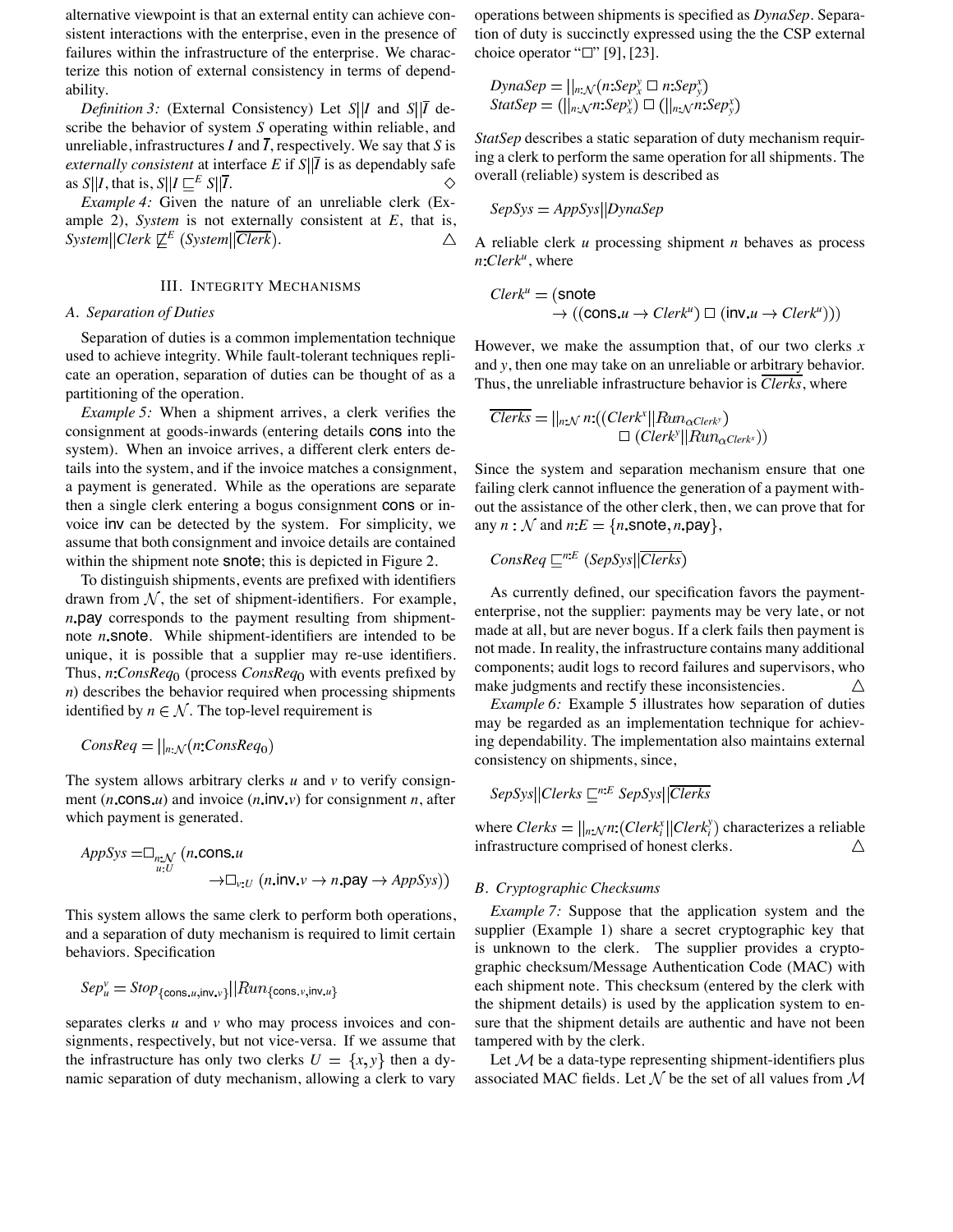

Fig. 2. Supporting separation of duties

that represent cryptographically secured shipment-identifiers, that is, the MAC component corresponds correctly to the identifier. Values in  $\mathcal N$  cannot be generated/forged by an entity that does not know the secret MAC key. Let  $\mathcal N$  represent all other values in  $M \setminus N$ . The top-level requirement is as before, except that we expect the supplier to use only cryptographically secured shipment-identifiers.

$$
ConsReq = ||_{n:\mathcal{N}}(n:ConsReq_0)
$$

The system is expected to generate payments for valid invoices that it has not seen before. A system that has processed  $P \subseteq \mathcal{N}$  shipment-identifiers to date has behavior

$$
MacSys_P = (\Box_{n:\mathcal{N}\backslash P} (n.\mathsf{inv} \to n.\mathsf{pay} \to MacSys_{P \cup \{n\}}))
$$
  

$$
\Box
$$
  

$$
(\Box_{n:\mathcal{N}\cup P} (n.\mathsf{inv} \to MacSys_P))
$$

Invoices processed in the past (shipment identifiers from *P*), or with invalid identifiers (from  $\overline{\mathcal{N}}$ ) are processed, but payment is not generated. Since the system knows the secret MAC key it then has the ability to test the validity of a shipment-identifier.

A reliable clerk simply takes shipment details (including the checksum) and enters the details as invoices to the system. This behavior is described as  $MClerk = ||_{n:\mathcal{N}}(n:Clerk)$ , where *Clerk* is defined in Example 1. If a cryptographically strong checksum scheme is used and since the clerk does not know the secret key, then it is reasonable, to assume, therefore, that it is not feasible for the clerk to forge messages in  $N$ . Thus, an unreliable clerk engaging in arbitrary events, can feasibly generate messages only from  $\overline{N}$ , or messages from  $\overline{N}$  that it has processed in the past. Thus, an unreliable clerk that has processed  $P \subseteq \mathcal{N}$ messages in the past has the following behavior.

$$
\overline{MClerk}_P = (\Box_{n:\mathcal{N}} (n.\text{snote} \to \text{Clerk}_{P\cup\{n\}}))
$$

$$
\Box
$$

$$
(\Box_{n:\overline{\mathcal{N}}\cup P} (n.\text{inv} \to \text{Clerk}_P))
$$

Given this defintion, we can prove that the resulting enterprise is as dependably safe as the original requirement:

$$
ConsReg \sqsubseteq^{n:E} MacSys_{\{\}} || \overline{MClerk}_{\{\}}
$$

Studying the effects of normal versus abnormal infrastructure behavior has been successfully applied to cryptographic security protocols, for example [5], [19], [20]. Analysis is based on a generic behavior (called 'Spy' [20] or adversary [5]) characterizing the untrusted network (abnormal infrastructure) over which a security protocol operates. Our integrity analysis generalizes this by considering many 'spys', each one characterizing the infrastructure threats that a protection mechanism must withstand.

## *C. Confidentiality*

Confidentiality is a further attribute of dependability [16] and, for the sake of completeness, this section illustrates how multilevel security might be formally characterized in terms of refinement.

*Example 8:* Using our fault model, the reliable part of a multilevel secure system is the Trusted Computing Base (TCB), while the remaining operating system and applications make up the unreliable infrastructure. Consider a TCB providing interfaces to low and high users. The TCB has to be sufficiently robust to be able to provide an externally consistent interface to a low user regardless of the behavior of a high application, that is, the *TCB* running a high application  $A_h$  is as dependably safe as *TCB* running any other high application  $A'_h$ . Or, in other words, that *TCB* is externally consistent at the low interface.

$$
\forall A_l, A_h, A'_h \mid \alpha A_l = L \circ \wedge \alpha A_h = \alpha A'_h = Hi
$$
  
\n• 
$$
(A'_h || TCB || A_l) \sqsubseteq^{L \circ} (A_h || TCB || A_l)
$$

This can be shown to simplify to  $(TCB||Stop_{Hi}) \sqsubseteq^{Lo} TCB$ , and simplifies further to  $(TCB||Stop_{Hi})@Lo = TCB@Lo$ . This corresponds to non-information flow [7], [14] and is not unlike non-deducibility [31]. If *Lo* and *Hi* partition the entire alphabet of *TCB*, then it simplifies further to non-inference [14]:  $TCB@Lo \subset TCB$ . Δ

## *D. Fault-Tolerance*

 $\triangle$ 

Another approach to dealing with unreliable systems (infrastructure) is to replicate the faulty components to make the system fault tolerant. We can make the payment enterprise fault tolerant if we replicate the clerk. We assume that every shipment is processed by  $2k+1$  replicated clerks. The system votes (on the  $2k+1$  invoices) to decide whether or not a consignment is valid. In this case, the abnormal behavior of the infrastructure is represented by at least  $k + 1$  clerks having normal behavior,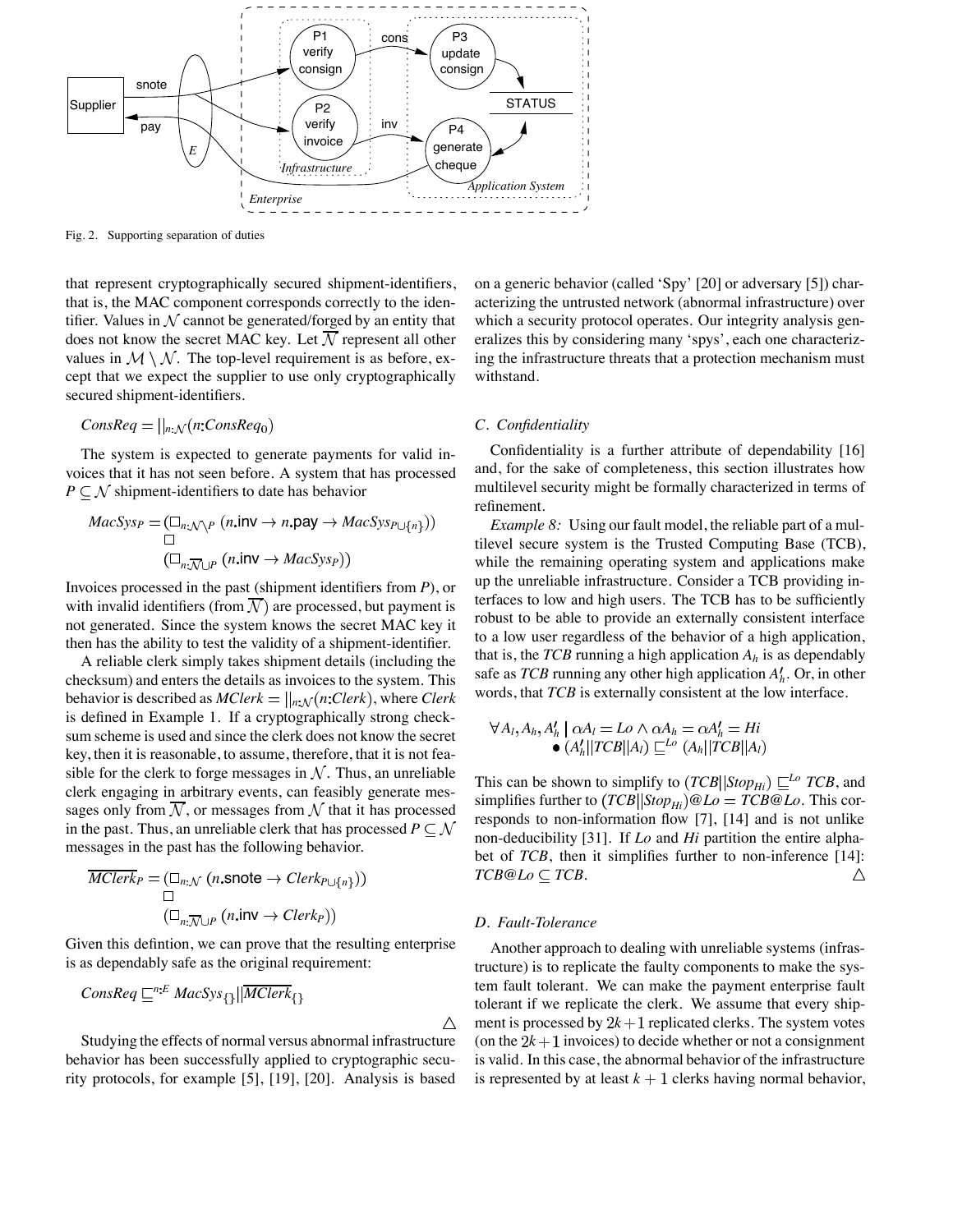and we argue that the resulting enterprise is as dependably safe as *ConsReq* at interface *n E*.

Non-interference techniques have been used previously to verify fault-tolerance [21], [30], [33]. Faulty behavior is modeled using special *fault* events and the system is fault-tolerant if the fault events are non-interfering with the critical events of the system. In essence, engaging a *fault* event changes the system from normal to abnormal behavior, and what may be thought of as external consistency must be preserved on the critical events that make up the external interface.

# *E. Security Kernels*

In Example 5 we considered the integrity of the enterprise with regard to the external supplier and assumed that *SepSys* was reliable, that is, secure. A secure application system may be built in terms of untrusted (unreliable) applications running on an underlying Trusted Computing Base.

*Example 9:* Consider the application system used by the payment enterprise (Example 5). Figure 3 depicts a design of this system based on a simplistic model of an assured pipeline [3]. The applications form an infrastructure composed of programs P1, P2 and P3 that run in respective domains D1, D2 and D3 provided by the pipeline. In this example we do not attempt to model the usual confinement properties associated with the domains. The integrity of an assured pipeline based application relies on the separation enforced between domains, and the 'correctness' of the applications along the pipeline.

We specify a model of the assured pipeline. It is highly simplistic, but serves as an illustration. It does not consider the usual confinement properties associated with the domains. Event *n* d1 represents entry into domain D1 by program P1 (processing shipment *n*). Events *n* d2 and *n* d3 have similar interpretations. The pipeline enforces a strict ordering on domain entry.

*Pipeline* =
$$
\Box_{n:\mathcal{N}}
$$
 (*n*.d1  $\rightarrow$  *n*.d2  $\rightarrow$  *n*.d3  $\rightarrow$  *Pipeline*)

When a cons event is engaged the program enters domain D1, and similarly for inv (these events will eventually be prefixed by shipment identifier).

$$
\mathsf{P1} = \square_{u:U} (\mathsf{cons}.u \to \mathsf{d1} \to P1)
$$
  

$$
\mathsf{P2} = \square_{u:U} (\mathsf{inv}.u \to \mathsf{d2} \to P2)
$$

The payment program P3 behaves slightly differently. Once the pipeline enters domain d3 a payment may be generated.

$$
\mathsf{P3}=\mathsf{d3}\to\mathsf{pay}\to\mathsf{P3}
$$

Our failure model assumes that one of the programs P1 or P2 may fail and engage in events arbitrarily. Failure of program P3 can result in multiple payments and therefore it is necessary to treat the payment program P3 as a reliable component. This is not an unreasonable assumption: for example, a typical guard pipeline regards that part which generates the output as trusted [11]. Thus, the infrastructure is modeled as  $\overline{Apps}$  =  $\vert\vert_{n,N}$  *n*:*Trans* $)$ , where *Trans* specifies the unreliable processing of a single shipment.

$$
\overline{Trans} = ((P1||Run_{\alpha P2}) \square (P2||Run_{\alpha P1}))||P3
$$

And we can prove that  $AppSys \subseteq \alpha AppSys$  *Pipeline*  $\sqrt{Apps}$ . Δ

## IV. EVALUATING DEPENDABILITY

## *A. Non-Functionality*

If we take the view that refinement is used to characterize the property of interest [13], then trace refinement and local refinement may be regarded as functional and non-functional properties, respectively. This observation is explained as follows.

Trace refinement is predicate on traces and is, therefore, considered a functional property in the sense of [17], [28]: the refinement

$$
R \sqsubseteq S \Leftrightarrow \forall t \in \mathit{traces}(S) \bullet t \in \mathit{traces}(R)
$$

means that the validity of *t* (as a trace of *S*) can be determined by testing the validity of *t* (as a trace of *R*) independent of the other traces. Therefore, building an implementation mechanism *S* that upholds the requirements of *R* is straightforward in the sense that, in any state of *S* then determining the validity of an operation request is based on the past operations (trace) that led to this state.

Local refinement, on the other hand, is expressed as a predicate on sets of traces and is, therefore, considered a nonfunctional property in the sense of [17], [28]: the refinement

$$
R \sqsubseteq^{E} S \Leftrightarrow \forall t \in traces(S) \bullet
$$
  

$$
(\exists t': traces(R) \bullet t' \upharpoonright E = t \upharpoonright E)
$$

means that it is necessary to consider the set of traces of *R* to determine the validity of *t* (as a trace of *S*). Building mechanisms which uphold non-functional properties is difficult, since determining the validity of an operation request (in some state of *S*) is based on testing all possible similar traces that could have led to this state.

Since local refinement is a non-functional property, then it falls into the category of security properties such as noninterference [10], deducibility [31], and so forth. This is not surprising given that Example 8 cast (non) information flow in terms of local refinement. The reader is referred to [17] and [28] for consideration of the difficulties associated with building general mechanisms that uphold such properties.

Trace refinement preserves local refinement:

$$
\frac{R \sqsubseteq S}{R \sqsubseteq^E S} \quad [E \subseteq \alpha R]
$$

However, the converse does not necessarily hold, as illustrated by the following example.

*Example 10:* Consider processes *P* and *Q*, where

$$
P = (a \to b \to P) \sqcup (a \to P
$$
  
 
$$
Q = (a \to b \to P)
$$

We have  $Q \sqsubseteq^{\{a\}} P$  since both processes may be willing to engage in any number of *a*'s through this interface. However,  $Q \sqsubseteq P$  does not hold since *traces*( $P$ )  $\varsubseteq$  *traces*( $Q$ ). Δ

Trace refinement can be used as an approximation of local refinement. For Example 8, suppose that *TCB* was designed such that  $TCB||Stop_{Hi} \subseteq TCB$  holds. By the law above, this implies that  $TCB||Stop_{Hi} \sqsubseteq^{Lo} TCB$  holds. However such a  $TCB$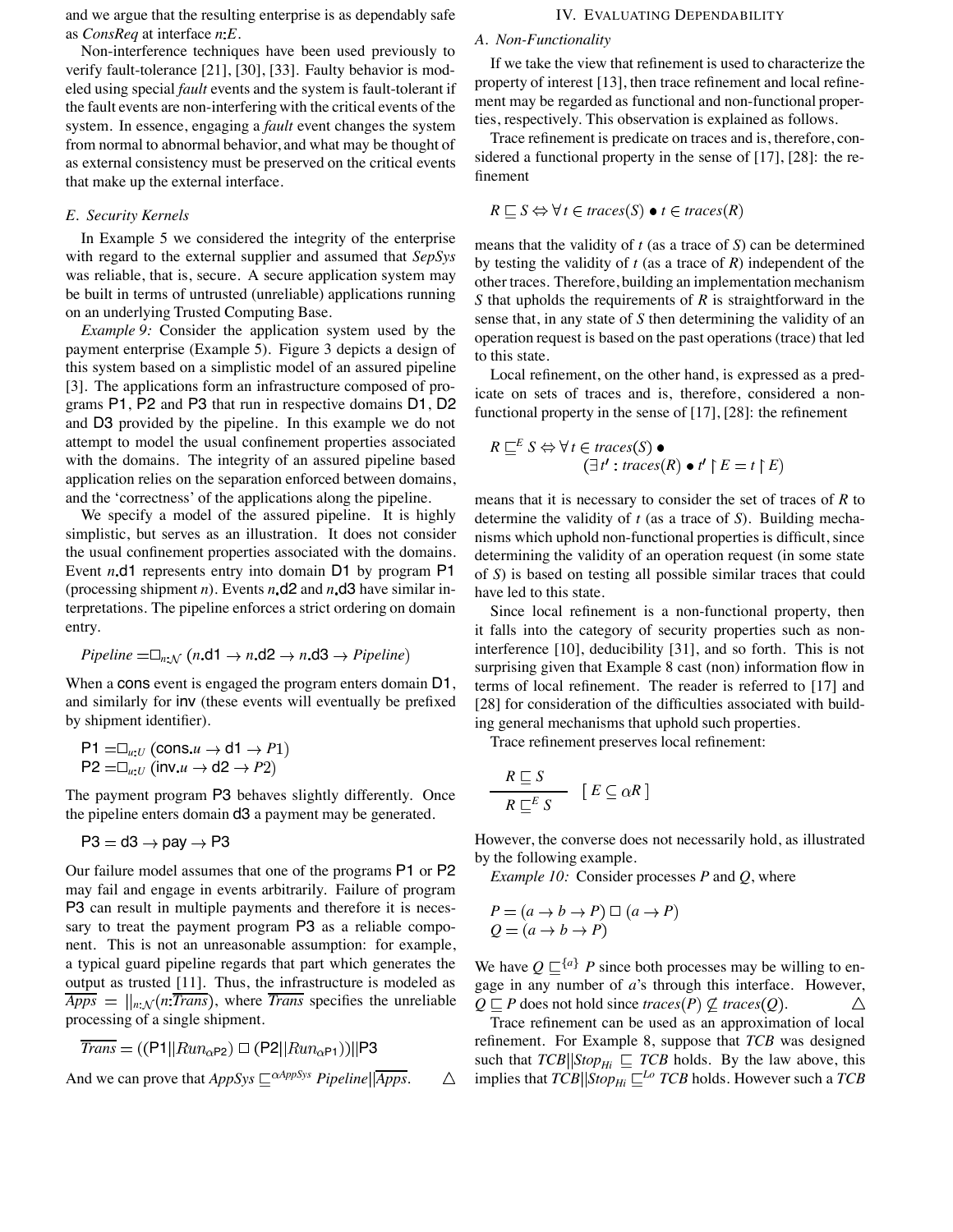

Fig. 3. Application running on a TCB

is not of much use—for every trace *t* of *TCB* then  $t \upharpoonright Hi = \langle \rangle - it$ is not willing to engage in *any Hi* event.

While an implementation system may trace refine a requirement, it is not necessarily the case that when the infrastructures are considered then the overall enterprise (system plus infrastructure) dependably refines its requirement. This is illustrated in the following example, which shows that trace refinement does not necessarily preserve the external consistency of a system.

*Example 11:* Consider system requirement *P* and implementation *Q* from Example 10. Let *I* and  $\overline{I}$  define the normal and abnormal infrastructures, respectively.

$$
I = (a \to a \to b \to I)
$$
  

$$
\overline{I} = Run_{\{a,b\}}
$$

Under the trace model of a process we have  $P||I = P||\overline{I} = P$  and thus *P* is externally consistent at interface  $\{a\}$ . Specification *Q* is also a trace refinement of  $P(P \sqsubseteq Q)$ . However, we have  $Q\|I = (a \rightarrow Stop)$  and  $Q\|\overline{I} = Q$  and thus  $Q\|I \not\subseteq \{a\}$   $Q\|\overline{I}$ , that is, *Q* is not externally consistent at this interface.

## *B. Incremental Evaluation*

We interpret  $R \sqsubseteq^{\alpha R} S | I_S$ , to mean that the system *S* is sufficiently resilient to the faults in  $I<sub>S</sub>$  to be able to (safely) support the requirements *R*. This dependable component may then be used in place of *R* which, in turn, may be used in place of some other more abstract requirement. In general,

$$
\frac{R \sqsubseteq^E S||I_S, S \sqsubseteq^{\alpha S} P||I_P}{R \sqsubseteq^E (P||I_P||I_S)}
$$

*Example 12:* We have from Examples 5 and 9 for,  $n \in \mathcal{N}$ and  $E = \{\text{snote}, \text{pay}\},\$ 

*ConsReq <sup>n</sup> <sup>E</sup> AppSys DynaSep Clerks AppSys AppSys PipeLine Apps*

and it follows that

$$
ConsReg \sqsubseteq^{n:E} PipeLine \mid \mid \neg{Apps} \mid \neg{Dynasep} \mid \mid \neg{Clerks}
$$

Thus, a trusted computing base composed of the pipeline and dynamic separation of duty mechanism is sufficiently resilient to infrastructure failures (clerks and programs) and supports the original requirement *ConsReq*. Δ

# *C. Composition*

Under certain circumstances, if systems *S* and *S'* are dependable (according to requirements  $R$  and  $R'$ ) then so is their composition.

$$
\frac{R \sqsubseteq^E S \,,\ R' \sqsubseteq^E S'}{R || R' \sqsubseteq^E S || S'} \quad [\ \alpha R \cap \alpha R' \subseteq E \ ]
$$

We note, however, that if the side-condition  $\alpha R \cap \alpha R' \subseteq E$ does not hold, then  $R||R' \sqsubseteq^E S||S'$  does not necessarily hold, since synchronization on events in  $(\alpha R \cap \alpha R') \setminus E$  may result in behavior restrictions in  $R||R'$  that are not restricted in  $S||S'$ .

## V. DISCUSSION: SAFETY AND LIVENESS

Based on the CSP traces model, the proposed definition of integrity is a *safety* style property in the sense that fraudulent (or abnormal) activity can be *detected* by the system, and the integrity violation *prevented*. However, no guarantees can be given regarding the subsequent *liveness* of the system. A trace based analysis cannot verify whether the detected fraud will be *corrected* and that the system will continue to provide service. Considering Example 1, an application system *Stop* <sub>{inv,pay}</sub> that provides no service cannot be defrauded by a dishonest clerk and, thus, relative to *ConsReq*, it has integrity.

The failures divergences [21] model of CSP may be used to encode a 'liveness' style definition of integrity. The *lazy abstraction* [21], [22] of process *P* via interface *E* is defined as the interleaving of *P* with events not in *E*, that is, *P*  $\| \| Run_{\alpha P \setminus E}$ . This provides abstraction by effectively camouflaging events that are not in *E*. Lazy abstraction is applicable within the failures divergences model of CSP and local refinement is redefined as:

$$
R \sqsubseteq_{FD}^{E} S \Leftrightarrow (R \mid || \mathit{Run}_{\alpha R \setminus E} \sqsubseteq_{FD} S \mid || \mathit{Run}_{\alpha S \setminus E})
$$

where  $\mathcal{F}_{FD}$  is failures divergences refinement. This characterization means that guarantees can be given regarding the liveness of the system. That is, fraudulent (or abnormal) activity *will be detected* and *will be corrected*.

# VI. CONCLUSION

By considering the nature of the entire enterprise we provide a meaningful and implementation-independent definition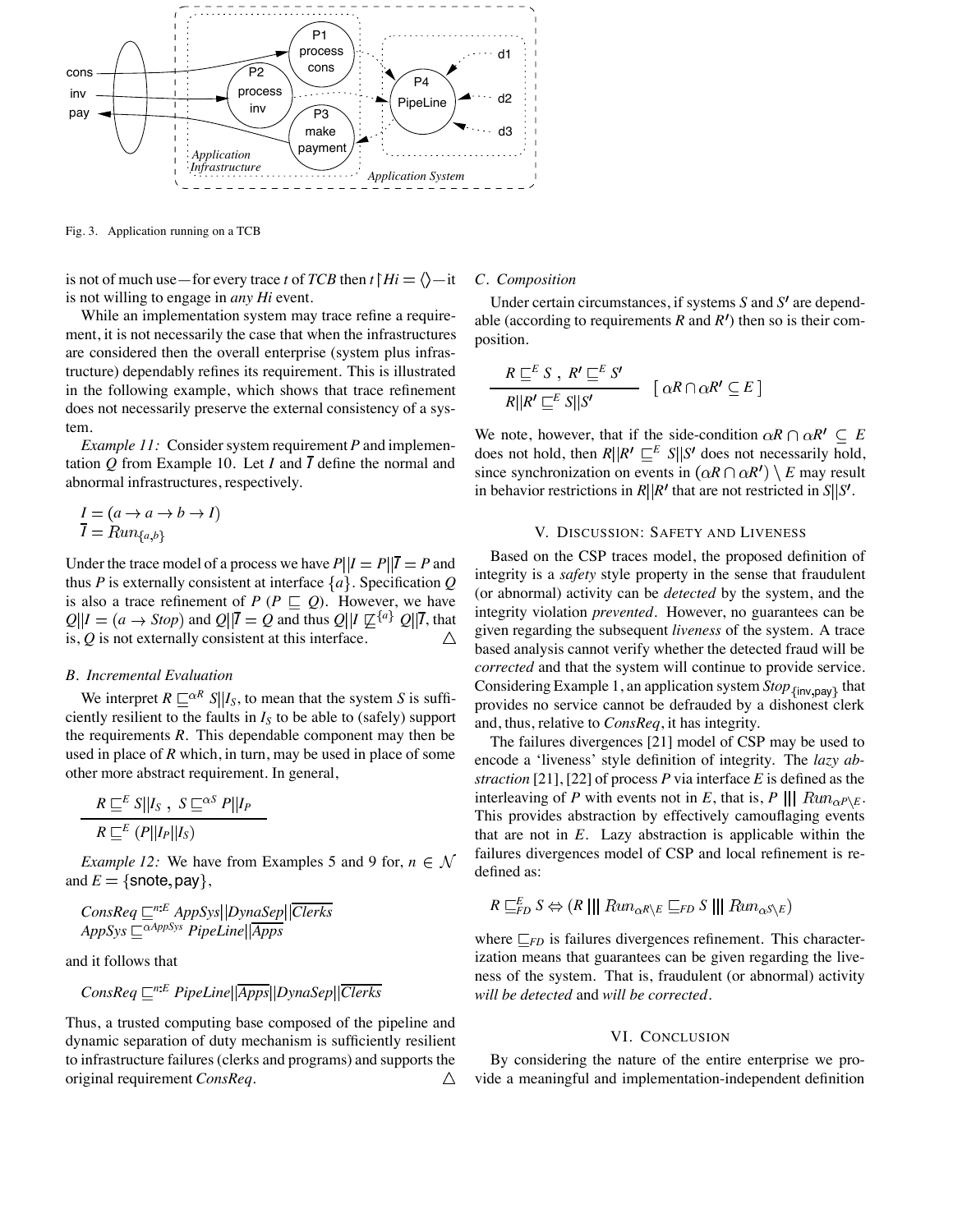for integrity. This systems view has not been taken by conventional integrity models which limit themselves to the boundary of the computer system and tend to define integrity in an operational/implementation-oriented sense.

We expect that the proposed interpretation of integrity may be used in a number of ways. It may be used to verify the effectiveness of existing and new mechanisms. For example, validate that the design of a mechanism that uses a combination of separation of duty and protection domains upholds integrity for certain classes of abnormal infrastructure. Alternatively, given a system built using verified integrity mechanisms, one could verify that integrity is upheld given some proposed infrastructure configuration. For example, given the intended authorizations of clerks and supervisors, will the security configuration of the system ensure external consistency of bank balances? Such analysis goes beyond existing analysis techniques such as [27] which searches for possible conflicts between separation of duty, user role assignment and role inheritance rules. Since our approach provides a semantics for integrity, it may be used to determine whether the separation of duty controls actually achieve external consistency and whether the application uses integrity mechanisms correctly. Using the proposed framework to provide a formal basis for understanding the scope of ad-hoc techniques such as [27] is a topic for future research.

This paper has sought to facilitate a better understanding of integrity; further research is necessary to develop practical approaches to verifying the integrity of large complex systems. For the sake of ease of exposition, the simple traces model of CSP was used to define integrity in this paper, The result is a non-functional interpretation of integrity that is closely related to existing security properties such as non-interference. We expect that our approach could be re-cast in terms of other non-interference style frameworks such as [6], [22], [24]. This would provide access to a wide range of practical results on composition, verification, and so forth.

#### **REFERENCES**

- [1] E. Bertino et al. An authorization model and its formal semantics. In *Proceedings of the European Symposium on Research in Computer Security*, pages 127–142. Springer LNCS 1485, 1998.
- [2] K.J. Biba. Integrity considerations for secure computer systems. Technical Report MTR-3153 Rev 1 (ESD-TR-76-372), MITRE Corp Bedford MA, 1976.
- [3] W.E. Bobert and R.Y. Kain. A practical alternative to hierarchical integrity properties. In *Proceedings of the National Computer Security Conference*, pages 18–27, 1985.
- [4] D. D. Clark and D. R. Wilson. A comparison of commercial and military computer security models. In *Proceedings Symposium on Security and Privacy*, pages 184–194. IEEE Computer Society Press, April 1987.
- [5] D. Dolev and A.C. Yao. On the security of public key protocols. *IEEE Transactions on Information Theory*, 29(2):198–208, 1983.
- [6] R. Focardi and R. Gorrieri. A classification of security properties for process algebras. *Journal of Computer Security*, 3(1):5–33, 1995.
- [7] S.N. Foley. A universal theory of information flow. In *Proceedings 1987 IEEE Symposium on Security and Privacy*, pages 116–121. IEEE Computer Society Press, 1987.
- [8] S.N. Foley. The specification and implementation of commercial security requirements including dynamic segregation of duties. In *ACM Conference on Computer and Communications Security*, pages 125–134, 1997.
- [9] S.N. Foley. Evaluating system integrity. In *Proceedings of the ACM New Security Paradigms Workshop*, 1998.
- [10] J. A. Goguen and J. Meseguer. Unwinding and inference control. In *Proceedings 1984 IEEE Symposium on Security and Privacy*, pages 75– 86. IEEE Computer Society, 1984.
- [11] P. Greve, J. Hoffman, and R.E. Smith. Using type enforcement to assure a configurable guard. In *Proceedings of the 13th. Annual Computer Security Applications Conference*, pages 146–153. ACM Press, 1997.
- [12] J.L. Jacob. The basic integrity theorem. In *Proceedings of the Computer Security Foundations Workshop IV*, pages 89–97. IEEE Computer Society Press, June 1991.
- [13] J.L. Jacob. The varieties of refinement. In J. M. Morris and R. C. Shaw, editors, *Proceedings of the 4th Refinement Workshop*, pages 441–455. Springer-Verlag, 1991.
- [14] J.L. Jacob. Basic theorems about security. *Journal of Computer Security*, 1(4):385–411, 1992.
- [15] S. Jajodia et al. A logical language for expressing authorizations. In *Symposium on Security and Privacy*, pages 31–42. IEEE Press, 1997.
- [16] J.C. Laprie(ed.). *Dependability: Basic Concepts and Terminology*. Springer Verlag, 1992. IFIP WG 10.4-Dependable Computing and Fault Tolerance.
- [17] J. McLean. A general theory of composition for trace sets closed under selective interleaving functions. In *Proc. IEEE Symposium on Research in Security and Privacy*, pages 79–93, 1994.
- [18] R. Needham. Later developments at Cambridge: Titan, cap and the cambridge ring. *Annals of the History of Computing*, 14(4):57, 1992.
- [19] L.C. Paulson. The inductive approach to verifying cryptographic protocols. *Journal of Computer Security*, 6:85–128, 1998.
- [20] A.W. Roscoe. Using intensional specifications of security protocols. In *Proceedings of the Computer Security Foundations Workshop*, pages 28– 38. IEEE Press, 1996.
- [21] A.W. Roscoe. *The Theory and Practice of Concurrency*. Prentice Hall, 1997.
- [22] A.W. Roscoe, J.C.P. Woodcock, and L. Wulf. Non-interference through determinism. *Journal of Computer Security*, 4(1), 1995.
- [23] P.Y.A. Ryan. Mathematical models of computer security. In *Foundations of Security Analysis and Design*, number 2171 in LNCS. Springer, 2000.
- [24] P.Y.A. Ryan and S.A. Schneider. Process algebra and non-interference. In *IEEE Computer Security Foundations Workshop*, pages 214–227, 1999.
- [25] R. Sandhu. A perspective on integrity mechanisms. In *Proceedings of the Computer Security Applications Conference*, page 279, 1989. Panel Discussion paper.
- [26] R Sandhu et al. Role based access control models. *IEEE Computer*, 29(2):38–47, 1996.
- [27] A. Schaad and D. Moffett. The incorporation of control principles into access control policies. In *Workshop on Policies for Distributed Systems and Networks*, Bristol, UK, 2001.
- [28] F.B. Schneider. Enforcable security policies. *ACM Transactions on Information and Systems Security*, 3(1):30–50, February 2000.
- [29] R. Simon and M. Zurko. Separation of duty in role based environments. In *Proceedings of the Computer Security Foundations Workshop*, pages 183–194. IEEE Press, 1997.
- [30] A.C. Simpson. *Safety through Security*. PhD thesis, Oxford University, Computing Laboratory, 1996.
- [31] D. Sutherland. A model of information. In *Proceedings 9th National Computer Security Conference*. U. S. National Computer Security Center and U. S. National Bureau of Standards., 1986.
- [32] U. S. Department of Defense. Integrity-oriented control objectives: Proposed revisions to the trusted computer system evaluation criteria (TC-SEC). Technical Report DOD 5200.28-STD, 1991.
- [33] D. Weber. Specifications for fault-torerance. Technical Report 19-3, Odyssey Research Associates, Ithaca, NY, 1988.

#### APPENDIX

## *A. Communicating Sequential Processes*

In the traces model of CSP [21] the behavior of a process is represented by a prefix-closed set of event traces. If *P* is a process then  $traces(P) \subseteq (\alpha P)^*$  where  $A^*$  is the set of all possible sequences of events from the set of events  $A$ . The alphabet  $\alpha P$ of process *P* is the set of events that *P* is defined in terms of. In the traces model two processes are considered equivalent if their traces are the same, that is,  $P = Q \Leftrightarrow$  traces $(P) = \text{traces}(Q)$ .

The subset of the CSP notation used in this paper is defined as follows.

*traces*  $(Stop_A) = \{\langle \rangle\}$